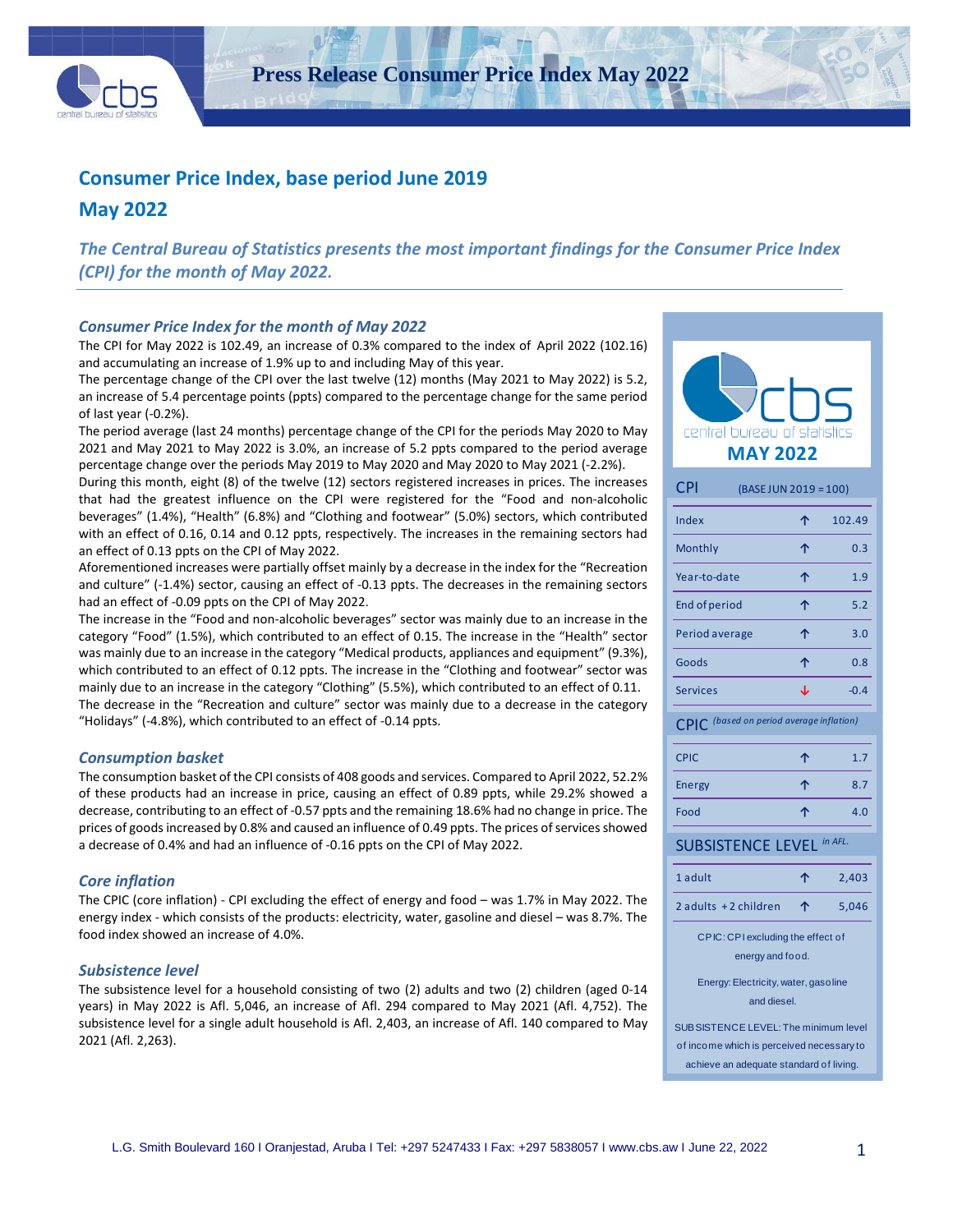

I I

#### Table 1 Overview percentage change of the CPI

|                        | $May-21$ | $\sqrt{3}$ Jun-21 | $Jul-21$ | $Aug-21'$ | $Sep-21$ | Oct-21 | Nov-21 | $Dec-21$ | $Jan-22$ | Feb-22 | $Mar-22$ | Apr-22 | $Max-22$ |
|------------------------|----------|-------------------|----------|-----------|----------|--------|--------|----------|----------|--------|----------|--------|----------|
| Index                  | 97.39    | 98.09             | 98.53    | 98.84     | 99.24    | 99.31  | 99.90  | 100.60   | 100.07   | 100.44 | 101.47   | 102.16 | 102.49   |
| Monthly                | $-0.2$   | 0.7               | 0.5      | 0.3       | 0.4      | 0.1    | 0.6    | 0.7      | $-0.5$   | 0.4    | 1.0      | 0.7    | 0.3      |
| Year-to-date           | 0.3      | 1.1               | 1.5      | 1.8       | 2.2      | 2.3    | 2.9    | 3.6      | $-0.5$   | $-0.2$ | 0.9      | 1.5    | 1.9      |
| End of period          | $-0.2$   | 1.0               | 1.8      | 1.4       | 2.2      | 2.4    | 3.1    | 3.6      | 3.3      | 3.5    | 4.0      | 4.7    | 5.2      |
| Period average         | $-2.2$   | $-1.8$            | $-1.4$   | $-1.1$    | $-0.7$   | $-0.3$ | 0.2    | 0.7      | 1.2      | 1.7    | 2.1      | 2.6    | 3.0      |
| Goods                  | $-0.4$   | 0.6               | 0.8      | 0.4       | 0.9      | $-0.7$ | 0.7    | 1.4      | $-0.6$   | 0.1    | 1.6      | 0.8    | 0.8      |
| <b>Services</b>        | 0.2      | 0.8               | 0.0      | 0.2       | $-0.2$   | 1.1    | 0.5    | $-0.2$   | $-0.5$   | 0.7    | 0.2      | 0.5    | $-0.4$   |
| <b>CPIC</b>            | $-1.7$   | $-1.6$            | $-1.4$   | $-1.3$    | $-1.2$   | $-0.9$ | $-0.7$ | $-0.3$   | 0.1      | 0.5    | 0.8      | 1.2    | 1.7      |
| Energy                 | $-4.1$   | $-2.4$            | $-0.9$   | 0.6       | 2.0      | 3.4    | 5.1    | 6.7      | 7.5      | 8.2    | 8.7      | 8.8    | 8.7      |
| Food                   | $-2.6$   | $-2.5$            | $-2.3$   | $-2.1$    | $-1.7$   | $-1.4$ | $-0.9$ | $-0.3$   | 0.4      | 1.2    | 2.0      | 3.0    | 4.0      |
| 1 adult                | 2,263    | 2,271             | 2,293    | 2,294     | 2,304    | 2,311  | 2,331  | 2,337    | 2,343    | 2,348  | 2,372    | 2,382  | 2,403    |
| 2 adults $+2$ children | 4,752    | 4,770             | 4,815    | 4,817     | 4,839    | 4,854  | 4,896  | 4,907    | 4,920    | 4,931  | 4,980    | 5,003  | 5,046    |
| ____                   | .        |                   |          |           |          |        |        |          |          |        |          |        |          |

*Source: Central Bureau of Statistics Aruba*

| Table 2 Percentage change by sector        |             |           |           |              |                    |                                 |  |  |  |
|--------------------------------------------|-------------|-----------|-----------|--------------|--------------------|---------------------------------|--|--|--|
|                                            |             |           |           |              | Percentage changes |                                 |  |  |  |
|                                            | Weight      | Effect    | Monthly   | Year-to-date | End of period      | Period average                  |  |  |  |
| Sector                                     | coefficient | Apr - May | Apr - May | Dec - May    |                    | May 21 - May 22 May 21 - May 22 |  |  |  |
| <b>CPI</b>                                 | 10,000.0    | 0.32      | 0.3       | 1.9          | 5.2                | 3.0                             |  |  |  |
| 01. Food and non-alcoholic beverages       | 1,087.7     | 0.16      | 1.4       | 5.1          | 9.7                | 3.8                             |  |  |  |
| 02. Alcoholic beverages and tobacco        | 78.2        | 0.00      | 0.4       | 2.4          | 3.9                | 1.6                             |  |  |  |
| 03. Clothing and footwear                  | 276.8       | 0.13      | 5.0       | 1.8          | 14.2               | 2.4                             |  |  |  |
| 04. Housing                                | 2,522.2     | $-0.05$   | $-0.2$    | $-0.1$       | 0.0                | 0.8                             |  |  |  |
| 05. Household operation                    | 929.2       | 0.06      | 0.7       | $-4.2$       | 5.8                | 2.3                             |  |  |  |
| 06. Health                                 | 223.1       | 0.14      | 6.8       | 3.9          | 3.9                | $-2.2$                          |  |  |  |
| 07. Transport                              | 1,257.4     | $-0.05$   | $-0.3$    | 14.2         | 19.9               | 14.8                            |  |  |  |
| 08. Communications                         | 849.6       | 0.03      | 0.3       | $-1.3$       | $-1.6$             | $-0.9$                          |  |  |  |
| 09. Recreation and culture                 | 1,013.3     | $-0.13$   | $-1.4$    | $-3.6$       | 1.6                | 1.3                             |  |  |  |
| 10. Education                              | 98.0        | 0.00      | 0.0       | 0.0          | 4.6                | 3.8                             |  |  |  |
| 11. Restaurants and hotels                 | 442.0       | 0.02      | 0.5       | 3.5          | 6.3                | 2.9                             |  |  |  |
| 12. Miscellaneous goods and services       | 1,222.6     | 0.02      | 0.2       | 0.2          | 2.4                | 1.1                             |  |  |  |
| Source: Central Bureau of Statistics Aruba |             |           |           |              |                    |                                 |  |  |  |

Table 3 Categories with the greatest positive effect on the CPI of May 2022

| Category                                   | Monthly<br>change | <b>Effect</b> |
|--------------------------------------------|-------------------|---------------|
| Food                                       | 1.5               | 0.15          |
| Medical products, appliances and equipment | 9.3               | 0.12          |
| Clothing                                   | 5.5               | 0.11          |
| Household appliances                       | 3.0               | 0.07          |
| Source: Central Bureau of Statistics Aruba |                   |               |

### Table 4 Categories with the greatest negative effect on the CPI of May 2022

| Category                                   | Monthly<br>change | <b>Effect</b> |
|--------------------------------------------|-------------------|---------------|
| Holidays                                   | $-4.8$            | $-0.14$       |
| Maintenance and repair of the dwelling     | $-0.9$            | $-0.05$       |
| <b>Transport services</b>                  | $-7.1$            | $-0.04$       |
| Personal care                              | $-0.4$            | $-0.02$       |
| Source: Central Bureau of Statistics Aruba |                   |               |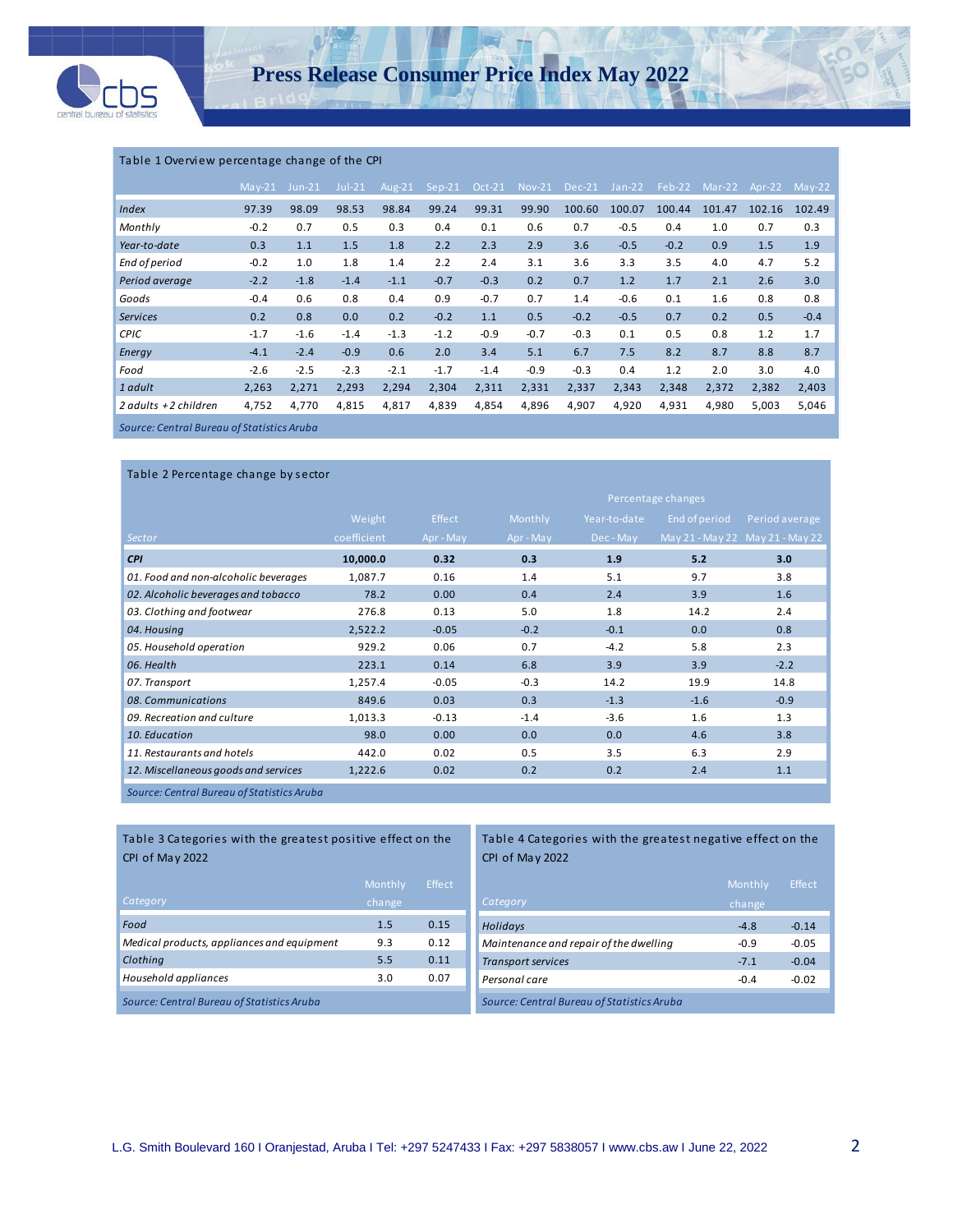

### **Change in prices of crude oil, utilities, gasoline and diesel in May 2022**

The prices of utilities (electricity and water), gasoline and diesel are for the greater part determined by international crude oil prices. In May 2022 the average price per barrel of crude oil (US\$ 109.31) had an increase of US\$ 7.02 (6.9%) compared to April 2022 (US\$ 102.29).

The prices of electricity and water did not change compared to April 2022. Subsequently, the average electricity price per household remained at Afl. 240.09, while the average price of water per household remained at Afl. 137.05.

In May 2022 the price of gasoline registered a decrease of Afl. 2.00 cents (-0.7%) and had an effect of -0.04 ppts on the CPI. The price of diesel registered an increase of Afl. 14.50 cents (5.3%) and had an effect of 0.02 ppts on the CPI of May 2022.

In May 2022, utilities, gasoline and diesel as a group showed a decrease in price of 0.1% compared to April 2022, and had an influence of -0.02 ppts on the CPI, while the remaining 404 goods and services, as a group, show an increase of 0.4% and had an effect of 0.34 ppts on the CPI*.*

### Table 6 Effect on the CPI of May 2022 of goods and services which are dependent on crude oil prices

|                                            | Weight   | Monthly | <b>Effect</b> |  |  |  |  |
|--------------------------------------------|----------|---------|---------------|--|--|--|--|
| Category                                   |          | change  |               |  |  |  |  |
| Electricity                                | 810.2    | 0.0     | 0.00          |  |  |  |  |
| Gasoline                                   | 430.5    | $-0.7$  | $-0.04$       |  |  |  |  |
| Water                                      | 367.3    | 0.0     | 0.00          |  |  |  |  |
| Diesel                                     | 30.2     | 5.3     | 0.02          |  |  |  |  |
| <b>Total group</b>                         | 1,638.1  | $-0.1$  | $-0.02$       |  |  |  |  |
| Remaining goods and services               | 8.361.9  | 0.4     | 0.34          |  |  |  |  |
| CPI                                        | 10.000.0 | 0.3     | 0.32          |  |  |  |  |
| Source: Central Bureau of Statistics Aruba |          |         |               |  |  |  |  |

|                       | Table 5 Prices of crude oil, utilities, gasoline and diesel, 2021 - 2022 |                                                                                                                 |                                                |        |        |               |        |        |                |                                                |        |        |        |               |
|-----------------------|--------------------------------------------------------------------------|-----------------------------------------------------------------------------------------------------------------|------------------------------------------------|--------|--------|---------------|--------|--------|----------------|------------------------------------------------|--------|--------|--------|---------------|
|                       |                                                                          |                                                                                                                 | 2021                                           |        |        |               |        | 2022   |                |                                                |        |        |        |               |
|                       |                                                                          | Total                                                                                                           | Total                                          |        |        |               |        |        | <b>Total</b>   | <b>Total</b>                                   |        |        |        |               |
|                       | Crude                                                                    |                                                                                                                 | energy charge energy charge                    |        |        |               |        | Crude  | energy charge  | energy charge                                  |        |        |        |               |
| Month                 | oil                                                                      | $\leq$ 500 kWh                                                                                                  | 501-1000 kWh Electricity Water Gasoline Diesel |        |        |               |        | oil    | $\leq$ 500 kWh | 501-1000 kWh Electricity Water Gasoline Diesel |        |        |        |               |
| January               | 51.23                                                                    | 31.09                                                                                                           | 31.99                                          | 240.09 | 137.05 | 185.90        | 152.40 | 83.06  | 31.09          | 31.99                                          | 240.09 | 137.05 |        | 230.60 195.00 |
| March                 | 59.10                                                                    | 31.09                                                                                                           | 31.99                                          | 240.09 | 137.05 | 196.30        | 158.60 | 91.32  | 31.09          | 31.99                                          | 240.09 | 137.05 | 245.70 | 214.10        |
| March                 | 62.62                                                                    | 31.09                                                                                                           | 31.99                                          | 240.09 | 137.05 | 208.78        | 170.90 | 108.58 | 31.09          | 31.99                                          | 240.09 | 137.05 |        | 261.00 228.80 |
| April                 | 61.52                                                                    | 31.09                                                                                                           | 31.99                                          | 240.09 | 137.05 | 221.60        | 175.80 | 102.29 | 31.09          | 31.99                                          | 240.09 | 137.05 | 291.00 | 274.50        |
| May                   | 65.17                                                                    | 31.09                                                                                                           | 31.99                                          | 240.09 | 137.05 | 222.10        | 174.60 | 109.31 | 31.09          | 31.99                                          | 240.09 | 137.05 | 289.00 | 289.00        |
| June                  | 70.97                                                                    | 31.09                                                                                                           | 31.99                                          | 240.09 | 137.05 | 225.80 183.00 |        |        |                |                                                |        |        |        |               |
| July                  | 72.61                                                                    | 31.09                                                                                                           | 31.99                                          | 240.09 | 137.05 | 230.70        | 188.70 |        |                |                                                |        |        |        |               |
| August                | 67.62                                                                    | 31.09                                                                                                           | 31.99                                          | 240.09 | 137.05 | 235.70        | 189.30 |        |                |                                                |        |        |        |               |
| September             | 70.50                                                                    | 31.09                                                                                                           | 31.99                                          | 240.09 | 137.05 | 233.60        | 185.60 |        |                |                                                |        |        |        |               |
| October               | 80.49                                                                    | 31.09                                                                                                           | 31.99                                          | 240.09 | 137.05 | 234.20        | 193.20 |        |                |                                                |        |        |        |               |
| November              | 80.13                                                                    | 31.09                                                                                                           | 31.99                                          | 240.09 | 137.05 | 246.40        | 209.00 |        |                |                                                |        |        |        |               |
| December              | 71.41                                                                    | 31.09                                                                                                           | 31.99                                          | 240.09 | 137.05 | 239.00        | 202.30 |        |                |                                                |        |        |        |               |
|                       |                                                                          |                                                                                                                 |                                                |        |        |               |        |        |                |                                                |        |        |        |               |
| <b>Yearly Average</b> | 67.78                                                                    | 31.09                                                                                                           | 31.99                                          | 240.09 | 137.05 | 223.34        | 181.95 | 98.91  | 31.09          | 31.99                                          | 240.09 | 137.05 | 263.46 | 240.28        |
|                       |                                                                          | the contract of the contract of the contract of the contract of the contract of the contract of the contract of |                                                |        |        |               |        |        |                |                                                |        |        |        |               |

*Source: Central Bureau of Statistics Aruba*

*<sup>1</sup> Average West Texas Intermediate (WTI) crude oil price per barrel in US\$ (Source: U.S. Energy Information Administration)*

*2 Total energy charge in Afl. cents per kWh* 

*3 Electricty price in Afl. is based on an average household usage of 725.5 kWh*

*<sup>4</sup> Water price in Afl. is based on an average household usage in m <sup>3</sup>*

*<sup>5</sup> Gasoline and diesel prices in Afl. cents per liter*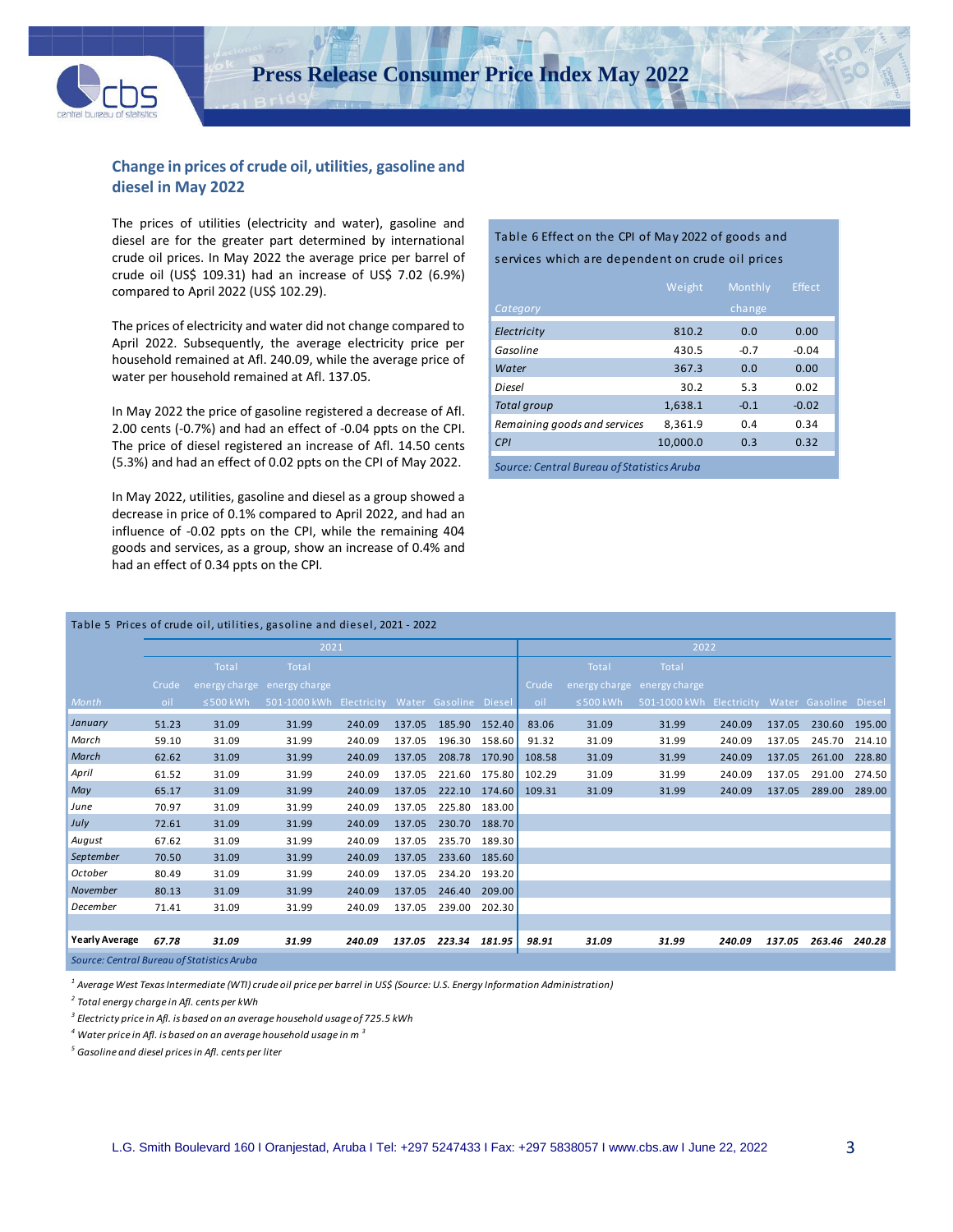

## **Change in prices of Food & catering services in May 2022**

The "Food & catering services" index showed an increase of 1.1% in May 2022, after an increase of 1.2% in April 2022. The index for "Food at home" showed an increase of 1.4% in May, as ten (10) of the eleven (11) "Food at home" indices increased in May 2022. The "Milk, cheese and eggs" index registered the largest increase (5.0%) in May 2022. Furthermore, other significant increases were posted in the indices for "Meat" (1.8%), "Fish and other seafood" (1.7%), "Potatoes and other tubers" (1.5%) and "Vegetables" (1.0%). The only decrease was registered in the index of "Oils and fats" (-0.1%).

Over the last twelve (12) months, the "Food & catering services" has increased by 8.5%. The "Food at home" index showed an increase of 9.7%, where all of the "Food at home" indices increased over the last year. The "Oils and fats" index increased by 21.0%, the largest increase among the "Food at home" food groups. Furthermore, other significant increases were posted in the indices for "Milk, cheese and eggs" (12.4%), "Fruit" (11.4%), "Fish and other seafood" (11.2%), "Meat" (10.6%), "Bread and cereals" (9.9%) and "Vegetables" (7.3%).

The index for "Food away from home" increased by 0.2% in May 2022 and has increased by 5.6% over the last twelve (12) months.

In May 2022, "Food at home" and "Food away from home" as a group showed an increase in price of 1.1% compared to April 2022, and had an influence of 0.17 ppts on the CPI, while the remaining goods and services, as a group, experienced an increase in price of 0.2%, causing an effect of 0.15 ppts on the CPI.

# Table 8 Effect on the CPI of May 2022 of Food at

home and Food away from home

|                                           | Weight   | Monthly | Effect |  |  |  |  |  |  |
|-------------------------------------------|----------|---------|--------|--|--|--|--|--|--|
| Category                                  |          | change  |        |  |  |  |  |  |  |
| Food at home                              | 1,087.7  | 1.4     | 0.16   |  |  |  |  |  |  |
| Food away from home                       | 429.8    | 0.2     | 0.01   |  |  |  |  |  |  |
| <b>Total group</b>                        | 1,517.5  | 1.1     | 0.17   |  |  |  |  |  |  |
| Remaining goods and services              | 8.482.5  | 0.2     | 0.15   |  |  |  |  |  |  |
| CPI                                       | 10,000.0 | 0.3     | 0.32   |  |  |  |  |  |  |
| $C = \{x_1, x_2, \ldots, x_n, x_n, x_n\}$ |          |         |        |  |  |  |  |  |  |

*Source: Central Bureau of Statistics Aruba*

| Table 7 Percentage change for Food & catering services |             |                |        |                    |         |           |                 |           |                 |
|--------------------------------------------------------|-------------|----------------|--------|--------------------|---------|-----------|-----------------|-----------|-----------------|
|                                                        |             | <b>Indices</b> |        | Percentage changes |         |           | Effect          |           |                 |
|                                                        |             |                |        |                    |         |           |                 |           |                 |
|                                                        | Weight      |                |        |                    | Monthly | Monthly   | End of period   | Monthly   | End of period   |
|                                                        | coefficient | $May-21$       | Apr-22 | $May-22$           | Mar-Apr | Apr - May | May 21 - May 22 | Apr - May | May 21 - May 22 |
| <b>Food &amp; catering services</b>                    | 1,517.5     | 98.50          | 105.68 | 106.84             | 1.2     | 1.1       | 8.5             | 0.171     | 1.299           |
| <b>Food at home</b>                                    | 1,087.7     | 96.68          | 104.52 | 106.02             | 1.5     | 1.4       | 9.7             | 0.160     | 1.043           |
| <b>Bread and cereals</b>                               | 178.1       | 95.93          | 105.23 | 105.42             | 3.9     | 0.2       | 9.9             | 0.003     | 0.174           |
| Meat                                                   | 242.5       | 99.78          | 108.40 | 110.38             | 0.6     | 1.8       | 10.6            | 0.047     | 0.264           |
| Fish and other seafood                                 | 49.0        | 98.25          | 107.46 | 109.29             | 3.7     | 1.7       | 11.2            | 0.009     | 0.056           |
| Milk, cheese and eggs                                  | 135.3       | 101.25         | 108.38 | 113.79             | 2.7     | 5.0       | 12.4            | 0.072     | 0.174           |
| Oils and fats                                          | 32.2        | 95.49          | 115.67 | 115.54             | 0.4     | $-0.1$    | 21.0            | 0.000     | 0.066           |
| Fruit                                                  | 97.6        | 91.83          | 102.07 | 102.34             | $-0.7$  | 0.3       | 11.4            | 0.003     | 0.105           |
| Potatoes and other tubers                              | 18.2        | 79.70          | 79.70  | 80.88              | $-2.8$  | 1.5       | 1.5             | 0.002     | 0.002           |
| Vegetables                                             | 89.1        | 81.34          | 86.39  | 87.29              | 2.5     | 1.0       | 7.3             | 0.008     | 0.054           |
| Sugar, jam, honey and other confectionery              | 42.0        | 101.29         | 106.53 | 107.51             | 1.8     | 0.9       | 6.1             | 0.004     | 0.027           |
| Food products n.e.c.                                   | 80.1        | 99.23          | 104.37 | 105.01             | 0.8     | 0.6       | 5.8             | 0.005     | 0.047           |
| Non-alcoholic beverages                                | 123.6       | 100.57         | 105.64 | 106.30             | 0.2     | 0.6       | 5.7             | 0.008     | 0.014           |
| Food away from home                                    | 429.8       | 103.10         | 108.64 | 108.90             | 0.5     | 0.2       | 5.6             | 0.011     | 0.256           |
| Other goods and services                               | 8,482.5     | 97.20          | 101.53 | 101.71             | 0.6     | 0.2       | 4.6             | 0.153     | 3.932           |
| Other goods                                            | 4,735.8     | 95.45          |        | 100.92 101.62      | 0.7     | 0.7       | 6.5             | 0.326     | 3.001           |
| Other services                                         | 3,746.7     | 99.41          | 102.30 | 101.83             | 0.4     | $-0.5$    | 2.4             | $-0.173$  | 0.931           |
| <b>CPI</b>                                             | 10,000.0    | 97.39          |        | 102.16 102.49      | 0.7     | 0.3       | 5.2             | 0.325     | 5.231           |
| Source: Central Bureau of Statistics Aruba             |             |                |        |                    |         |           |                 |           |                 |

L.G. Smith Boulevard 160 I Oranjestad, Aruba I Tel: +297 5247433 I Fax: +297 5838057 I www.cbs.aw I June 22, 2022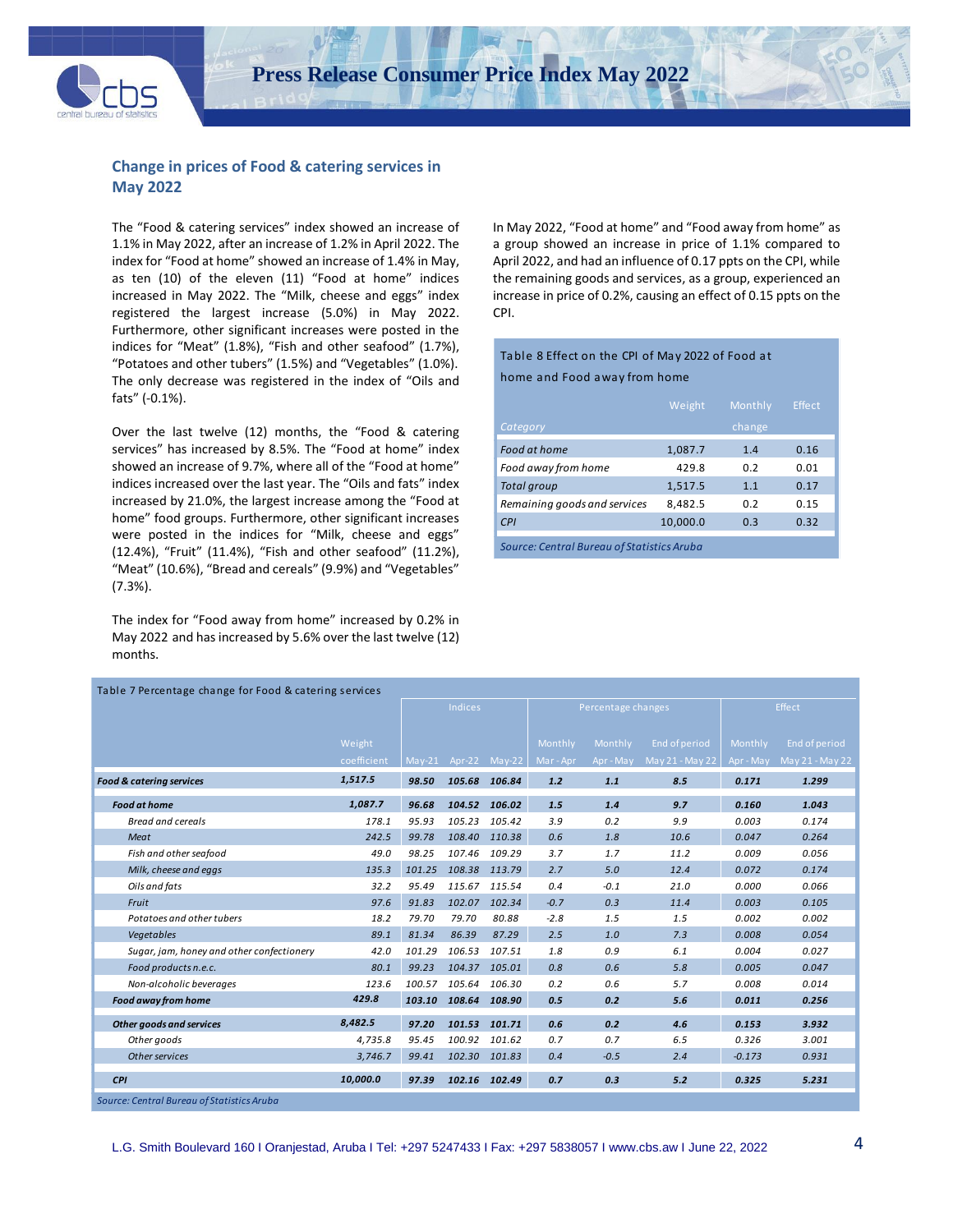**Monthly & Yearly Changes (%) in the Consumer Price Index for May 2022, Total Population (Jun 2019 = 100)**

| <b>DESCRIPTION</b>                                                                      | <b>WEIGHT</b><br>coefficient        | 2021<br>May                | 2021<br><b>Dec</b>                                                    | 2022<br>Apr    | 2022<br>May                  | <b>Monthly</b><br>Apr - May | Ytd<br>Dec - May  | <b>End of period</b><br>May 21 - May 22<br>12 months | Period average<br>May 20 - May 22<br>24 months |
|-----------------------------------------------------------------------------------------|-------------------------------------|----------------------------|-----------------------------------------------------------------------|----------------|------------------------------|-----------------------------|-------------------|------------------------------------------------------|------------------------------------------------|
|                                                                                         |                                     |                            |                                                                       |                |                              |                             |                   |                                                      |                                                |
| Food and non-alcoholic beverages<br>Food                                                | 1.087.7 96.68 100.89 104.52 106.02  |                            | 964.1 96.19 100.68 104.37 105.98                                      |                |                              | 1.4<br>1.5                  | 5.1<br>5.3        | 9.7<br>10.2                                          | 3.8<br>4.0                                     |
| Non-alcoholic beverages                                                                 |                                     |                            | 123.6 100.57 102.51 105.64 106.30                                     |                |                              | 0.6                         | 3.7               | 5.7                                                  | 2.5                                            |
| Alcoholic beverages and tobacco                                                         |                                     |                            | 78.2 100.54 101.99 103.96 104.42                                      |                |                              | 0.4                         | 2.4               | 3.9                                                  | 1.6                                            |
| Alcoholic beverages for consumption at home                                             |                                     |                            | 62.2 99.04 100.77 102.75 103.33                                       |                |                              | 0.6                         | 2.5               | 4.3                                                  | 1.5                                            |
| Tobacco                                                                                 |                                     |                            | 16.0 106.38 106.74 108.64 108.64                                      |                |                              | 0.0                         | 1.8               | 2.1                                                  | 1.7                                            |
|                                                                                         |                                     |                            |                                                                       |                |                              |                             |                   |                                                      |                                                |
| <b>Clothing and footwear</b><br>Clothing                                                |                                     | 276.8 84.06<br>212.8 85.02 | 94.29<br>95.07                                                        | 91.41<br>93.43 | 96.00<br>98.59               | 5.0<br>5.5                  | 1.8<br>3.7        | 14.2<br>16.0                                         | 2.4<br>4.3                                     |
| Footwear                                                                                |                                     | 64.0 80.84                 | 91.70                                                                 |                | 84.67 87.38                  | 3.2                         | $-4.7$            | 8.1                                                  | $-3.7$                                         |
|                                                                                         |                                     |                            |                                                                       |                |                              |                             |                   |                                                      |                                                |
| Housing                                                                                 | 2,522.2 98.34 98.42                 |                            |                                                                       |                | 98.53 98.34                  | $-0.2$                      | $-0.1$            | 0.0                                                  | 0.8                                            |
| Actual rentals for housing<br>Imputed rentals for housing                               | 34.4                                |                            | 666.7 102.89 103.79 104.30 104.43<br>95.21 99.65                      |                | 92.26 89.79                  | 0.1<br>$-2.7$               | 0.6<br>$-9.9$     | 1.5<br>$-5.7$                                        | 1.5<br>$-0.7$                                  |
| Maintenance and repair of the dwelling                                                  |                                     |                            | 517.0 102.38 101.30 100.84 99.92                                      |                |                              | $-0.9$                      | $-1.4$            | $-2.4$                                               | 1.6                                            |
| Water supply and miscellaneous services relating to the dwelling                        |                                     |                            | 463.6 101.35 101.35 102.28 102.28                                     |                |                              | 0.0                         | 0.9               | 0.9                                                  | 0.3                                            |
| Electricity, gas and other fuels                                                        |                                     |                            | 840.4 90.72 90.72 90.72 90.72                                         |                |                              | 0.0                         | 0.0               | 0.0                                                  | 0.0                                            |
| <b>Household operation</b>                                                              |                                     |                            | 929.2 93.06 102.68                                                    | 97.78          | 98.42                        | 0.7                         | $-4.2$            | 5.8                                                  | 2.3                                            |
| Furniture, furnishings, carpets and other floor coverings                               |                                     | 128.8 76.74                | 80.70                                                                 | 78.91          | 78.87                        | 0.0                         | $-2.3$            | 2.8                                                  | $-4.3$                                         |
| <b>Household textiles</b>                                                               |                                     | 58.6 76.88                 | 80.43                                                                 | 76.97          | 75.29                        | $-2.2$                      | $-6.4$            | $-2.1$                                               | $-5.0$                                         |
| Household appliances                                                                    |                                     |                            | 246.0 87.63 110.28                                                    | 97.05          | 99.92                        | 3.0                         | $-9.4$            | 14.0                                                 | 7.3                                            |
| Glassware, tableware and household utensils<br>Tools and equipment for house and garden |                                     | 17.2 74.43                 | 81.49<br>58.2 112.66 152.35 134.33 132.10                             | 69.28          | 79.44                        | 14.7<br>$-1.7$              | $-2.5$<br>$-13.3$ | 6.7<br>17.3                                          | $-12.6$<br>14.5                                |
| Goods and services for routine household maintenance and cleaning                       |                                     |                            | 420.5 101.55 102.07 102.99 102.87                                     |                |                              | $-0.1$                      | 0.8               | 1.3                                                  | 0.6                                            |
|                                                                                         |                                     |                            |                                                                       |                |                              |                             |                   |                                                      |                                                |
| Health                                                                                  |                                     |                            | 223.1 95.11 95.13                                                     | 92.56          | 98.83                        | 6.8                         | 3.9               | 3.9                                                  | $-2.2$                                         |
| Medical products, appliances and equipment                                              | 152.3                               | 93.65                      | 93.77                                                                 | 88.42          | 96.62                        | 9.3                         | 3.0               | 3.2                                                  | $-2.8$                                         |
| Out-patient services<br>Other treatments                                                | 52.4                                | 7.8 93.12 92.14            | 96.02 95.71                                                           |                | 99.53 104.43<br>96.75 101.57 | 4.9<br>5.0                  | 9.1<br>10.2       | 8.8<br>9.1                                           | $-1.2$<br>$-2.3$                               |
| Health products and services n.e.c.                                                     |                                     |                            | 10.5 113.12 113.97 114.59 100.73                                      |                |                              | $-12.1$                     | $-11.6$           | $-11.0$                                              | 0.7                                            |
|                                                                                         |                                     |                            |                                                                       |                |                              |                             |                   |                                                      |                                                |
| <b>Transport</b>                                                                        | 1,257.4 100.20 105.20 120.57 120.19 |                            |                                                                       |                |                              | $-0.3$                      | 14.2              | 19.9                                                 | 14.8                                           |
| Purchase of vehicles<br>Operation of personal transport equipment                       |                                     | 442.6 98.69                | 98.87 111.64 111.64<br>763.3 102.99 109.54 126.44 126.35              |                |                              | 0.0                         | 12.9              | 13.1<br>22.7                                         | 5.9<br>20.1                                    |
| <b>Transport services</b>                                                               |                                     |                            | 51.5 71.80 95.34 110.30 102.43                                        |                |                              | $-0.1$<br>$-7.1$            | 15.3<br>7.4       | 42.6                                                 | 15.7                                           |
|                                                                                         |                                     |                            |                                                                       |                |                              |                             |                   |                                                      |                                                |
| <b>Communications</b>                                                                   |                                     | 849.6 99.57                |                                                                       | 99.24 97.61    | 97.93                        | 0.3                         | $-1.3$            | $-1.6$                                               | $-0.9$                                         |
| Telephone and telefax equipment                                                         |                                     | 43.8 89.46                 | 83.07                                                                 | 71.96          | 78.09                        | 8.5                         | $-6.0$            | $-12.7$                                              | $-12.8$                                        |
| Telephone and telefax services                                                          |                                     |                            | 805.8 100.12 100.12 99.01 99.01                                       |                |                              | 0.0                         | $-1.1$            | $-1.1$                                               | $-0.3$                                         |
| <b>Recreation and culture</b>                                                           | 1,013.3 95.33 100.46 98.17          |                            |                                                                       |                | 96.85                        | $-1.4$                      | $-3.6$            | 1.6                                                  | 1.3                                            |
| Audio-visual, photographic and information processing equipment                         |                                     |                            | 58.5 85.43 122.78 93.57                                               |                | 94.09                        | 0.6                         | $-23.4$           | 10.1                                                 | 10.1                                           |
| Other major durables for recreation and culture                                         |                                     |                            | 20.0 101.20 92.12 103.17 102.87                                       |                |                              | $-0.3$                      | 11.7              | 1.7                                                  | $-4.3$                                         |
| Other recreational items and equipment; gardens and pets                                |                                     |                            | 266.6 97.55 100.58 100.74 100.43                                      |                |                              | $-0.3$                      | $-0.1$            | 3.0                                                  | 0.5                                            |
| Recreational and cultural services<br>Newspapers, books and stationery                  | 43.7                                | 84.69                      | 309.1 99.78 101.77 101.89 101.92<br>81.73                             | 83.70          | 86.89                        | 0.0<br>3.8                  | 0.1<br>6.3        | 2.1<br>2.6                                           | 2.0<br>$-4.7$                                  |
| Holidays                                                                                |                                     | 315.4 92.03                | 98.07                                                                 |                | 94.90 90.35                  | $-4.8$                      | $-7.9$            | $-1.8$                                               | 0.9                                            |
|                                                                                         |                                     |                            |                                                                       |                |                              |                             |                   |                                                      |                                                |
| <b>Education</b><br>Pre primary and primary education                                   |                                     |                            | 98.0 100.17 104.79 104.79 104.79<br>24.0 100.00 100.00 100.00 100.00  |                |                              | 0.0<br>0.0                  | 0.0<br>0.0        | 4.6<br>0.0                                           | 3.8<br>0.0                                     |
| Secondary education                                                                     |                                     |                            | 43.4 100.00 110.44 110.44 110.44                                      |                |                              | 0.0                         | 0.0               | 10.4                                                 | 8.7                                            |
| Post-secondary non-tertiary education                                                   |                                     |                            | 4.6 100.00 100.00 100.00 100.00                                       |                |                              | 0.0                         | 0.0               | 0.0                                                  | 0.0                                            |
| Tertiary education                                                                      |                                     |                            | 23.6 100.00 100.00 100.00 100.00                                      |                |                              | 0.0                         | 0.0               | 0.0                                                  | 0.0                                            |
| Education not definable by level                                                        |                                     |                            | 2.5 106.67 106.67 106.67 106.67                                       |                |                              | 0.0                         | 0.0               | 0.0                                                  | 0.0                                            |
| <b>Restaurants and hotels</b>                                                           |                                     |                            | 442.0 101.69 104.39 107.57 108.05                                     |                |                              | 0.5                         | 3.5               | 6.2                                                  | 2.9                                            |
| Catering services                                                                       |                                     |                            | 429.8 103.10 105.43 108.64 108.90                                     |                |                              | 0.2                         | 3.3               | 5.6                                                  | 3.3                                            |
| <b>Accommodation services</b>                                                           |                                     | 12.2 52.07                 | 67.78                                                                 |                | 69.80 77.93                  | 11.6                        | 15.0              | 49.7                                                 | $-17.4$                                        |
| Miscellaneous goods and services                                                        | 1.222.6 98.13 100.23 100.29 100.45  |                            |                                                                       |                |                              | 0.2                         | 0.2               | 2.4                                                  | 1.1                                            |
| Personal care                                                                           |                                     | 427.1 96.47                | 96.70                                                                 | 97.69          | 97.28                        | $-0.4$                      | 0.6               | 0.8                                                  | $-0.2$                                         |
| Personal effects n.e.c.                                                                 |                                     | 106.6 91.88                | 95.53                                                                 | 92.27          | 95.70                        | 3.7                         | 0.2               | 4.2                                                  | $-0.4$                                         |
| Social protection<br>Insurance                                                          |                                     |                            | 78.2 100.00 126.67 126.67 126.67<br>610.7 100.14 100.14 100.14 100.14 |                |                              | 0.0<br>0.0                  | 0.0<br>0.0        | 26.7<br>0.0                                          | 18.9<br>0.0                                    |
|                                                                                         |                                     |                            |                                                                       |                |                              |                             |                   |                                                      |                                                |
| <b>CPI</b>                                                                              | 10,000.0 97.39 100.60 102.16 102.49 |                            |                                                                       |                |                              | 0.3                         | 1.9               | 5.2                                                  | 3.0                                            |
| Source: Central Bureau of Statistics Aruba                                              |                                     |                            |                                                                       |                |                              |                             |                   |                                                      |                                                |

*The Period average (last 24 months) change is calculated by comparing the average index for the most recent 12-month period compared with the average index of the preceding 12-month period.*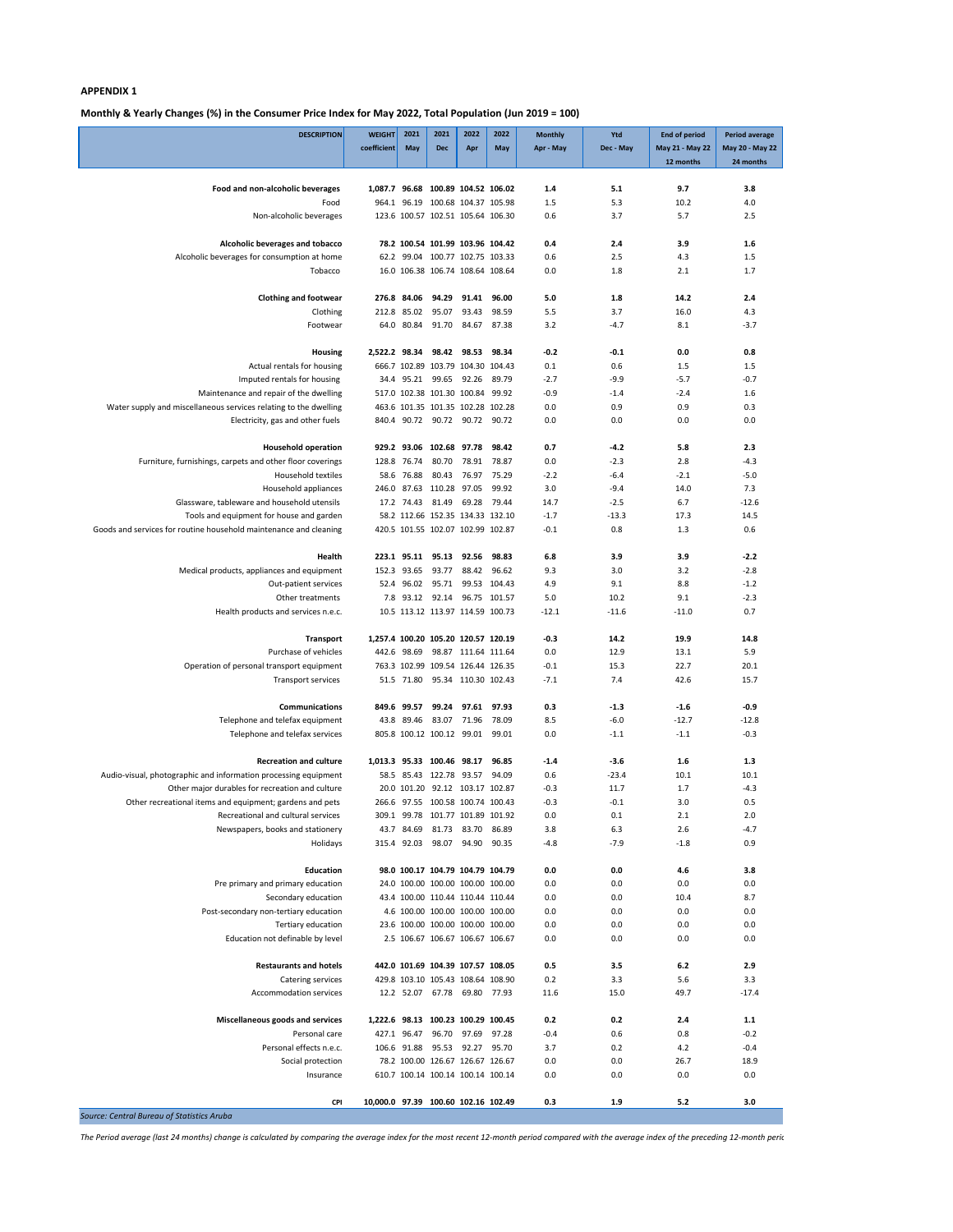**Effect on the Consumer Price Index per sector and category for May 2022, Total Population (Jun 2019 = 100)**

| <b>DESCRIPTION</b>                                                                                   | <b>WEIGHT</b><br>coefficient | <b>Monthly</b><br>Apr - May | Ytd<br>Dec - May   | <b>End of period</b><br>May 21 - May 22<br>12 months | <b>Period average</b><br>May 20 - May 22<br>24 months |
|------------------------------------------------------------------------------------------------------|------------------------------|-----------------------------|--------------------|------------------------------------------------------|-------------------------------------------------------|
|                                                                                                      |                              |                             |                    |                                                      |                                                       |
| Food and non-alcoholic beverages<br>Food                                                             | 1,087.7<br>964.1             | 0.16<br>0.15                | 0.55<br>0.51       | 1.04<br>0.97                                         | 0.41<br>0.38                                          |
| Non-alcoholic beverages                                                                              | 123.6                        | 0.01                        | 0.05               | 0.07                                                 | 0.03                                                  |
| Alcoholic beverages and tobacco                                                                      | 78.2                         | 0.00                        | 0.02               | 0.03                                                 | 0.01                                                  |
| Alcoholic beverages for consumption at home                                                          | 62.2                         | 0.00                        | 0.02               | 0.03                                                 | 0.01                                                  |
| Tobacco                                                                                              | 16.0                         | 0.00                        | 0.00               | 0.00                                                 | 0.00                                                  |
| <b>Clothing and footwear</b>                                                                         | 276.8                        | 0.12                        | 0.05               | 0.34                                                 | 0.06                                                  |
| Clothing                                                                                             | 212.8                        | 0.11                        | 0.07               | 0.30                                                 | 0.08                                                  |
| Footwear                                                                                             | 64.0                         | 0.02                        | $-0.03$            | 0.04                                                 | $-0.02$                                               |
| Housing                                                                                              | 2,522.2                      | $-0.05$                     | $-0.02$            | 0.00                                                 | 0.21                                                  |
| Actual rentals for housing                                                                           | 666.7                        | 0.01                        | 0.04               | 0.11                                                 | 0.11                                                  |
| Imputed rentals for housing                                                                          | 34.4                         | $-0.01$                     | $-0.03$            | $-0.02$                                              | 0.00                                                  |
| Maintenance and repair of the dwelling                                                               | 517.0                        | $-0.05$                     | $-0.07$            | $-0.13$                                              | 0.09                                                  |
| Water supply and miscellaneous services relating to the dwelling<br>Electricity, gas and other fuels | 463.6<br>840.4               | 0.00<br>0.00                | 0.04<br>0.00       | 0.04<br>0.00                                         | 0.01<br>0.00                                          |
|                                                                                                      |                              |                             |                    |                                                      |                                                       |
| <b>Household operation</b>                                                                           | 929.2                        | 0.06                        | $-0.39$            | 0.51                                                 | 0.21                                                  |
| Furniture, furnishings, carpets and other floor coverings<br><b>Household textiles</b>               | 128.8<br>58.6                | 0.00<br>$-0.01$             | $-0.02$<br>$-0.03$ | 0.03<br>$-0.01$                                      | $-0.05$<br>$-0.03$                                    |
| Household appliances                                                                                 | 246.0                        | 0.07                        | $-0.25$            | 0.31                                                 | 0.17                                                  |
| Glassware, tableware and household utensils                                                          | 17.2                         | 0.02                        | 0.00               | 0.01                                                 | $-0.02$                                               |
| Tools and equipment for house and garden                                                             | 58.2                         | $-0.01$                     | $-0.12$            | 0.12                                                 | 0.09                                                  |
| Goods and services for routine household maintenance and cleaning                                    | 420.5                        | 0.00                        | 0.03               | 0.06                                                 | 0.03                                                  |
| Health                                                                                               | 223.1                        | 0.14                        | 0.08               | 0.09                                                 | $-0.05$                                               |
| Medical products, appliances and equipment                                                           | 152.3                        | 0.12                        | 0.04               | 0.05                                                 | $-0.04$                                               |
| Out-patient services                                                                                 | 52.4                         | 0.03                        | 0.05               | 0.05                                                 | $-0.01$                                               |
| Other treatments                                                                                     | 7.8                          | 0.00                        | 0.01               | 0.01                                                 | 0.00                                                  |
| Health products and services n.e.c.                                                                  | 10.5                         | $-0.01$                     | $-0.01$            | $-0.01$                                              | 0.00                                                  |
| <b>Transport</b>                                                                                     | 1,257.4                      | $-0.05$                     | 1.87               | 2.58                                                 | 1.80                                                  |
| Purchase of vehicles                                                                                 | 442.6                        | 0.00                        | 0.56               | 0.59                                                 | 0.26                                                  |
| Operation of personal transport equipment                                                            | 763.3                        | $-0.01$                     | 1.28               | 1.83                                                 | 1.48                                                  |
| <b>Transport services</b>                                                                            | 51.5                         | $-0.04$                     | 0.04               | 0.16                                                 | 0.07                                                  |
| <b>Communications</b>                                                                                | 849.6                        | 0.03                        | $-0.11$            | $-0.14$                                              | $-0.08$                                               |
| Telephone and telefax equipment                                                                      | 43.8                         | 0.03                        | $-0.02$            | $-0.05$                                              | $-0.05$                                               |
| Telephone and telefax services                                                                       | 805.8                        | 0.00                        | $-0.09$            | $-0.09$                                              | $-0.03$                                               |
| <b>Recreation and culture</b>                                                                        | 1,013.3                      | $-0.13$                     | $-0.36$            | 0.16                                                 | 0.13                                                  |
| Audio-visual, photographic and information processing equipment                                      | 58.5                         | 0.00                        | $-0.17$            | 0.05                                                 | 0.05                                                  |
| Other major durables for recreation and culture                                                      | 20.0                         | 0.00                        | 0.02               | 0.00                                                 | $-0.01$                                               |
| Other recreational items and equipment; gardens and pets                                             | 266.6                        | $-0.01$                     | 0.00               | 0.08                                                 | 0.01                                                  |
| Recreational and cultural services                                                                   | 309.1                        | 0.00                        | 0.00               | 0.07                                                 | 0.06                                                  |
| Newspapers, books and stationery<br>Holidays                                                         | 43.7<br>315.4                | 0.01<br>$-0.14$             | 0.02<br>$-0.24$    | 0.01<br>$-0.05$                                      | $-0.02$<br>0.03                                       |
|                                                                                                      |                              |                             |                    |                                                      |                                                       |
| <b>Education</b>                                                                                     | 98.0                         | 0.00                        | 0.00               | 0.05                                                 | 0.04                                                  |
| Pre primary and primary education                                                                    | 24.0                         | 0.00                        | 0.00               | 0.00                                                 | 0.00                                                  |
| Secondary education                                                                                  | 43.4                         | 0.00                        | 0.00               | 0.05                                                 | 0.04                                                  |
| Post-secondary non-tertiary education<br>Tertiary education                                          | 4.6<br>23.6                  | 0.00<br>0.00                | 0.00<br>0.00       | 0.00<br>0.00                                         | 0.00<br>0.00                                          |
| Education not definable by level                                                                     | 2.5                          | 0.00                        | 0.00               | 0.00                                                 | 0.00                                                  |
|                                                                                                      |                              |                             |                    |                                                      |                                                       |
| <b>Restaurants and hotels</b>                                                                        | 442.0                        | 0.02                        | 0.16               | 0.29                                                 | 0.13                                                  |
| Catering services                                                                                    | 429.8                        | 0.01                        | 0.15               | 0.26                                                 | 0.15                                                  |
| <b>Accommodation services</b>                                                                        | 12.2                         | 0.01                        | 0.01               | 0.03                                                 | $-0.02$                                               |
| Miscellaneous goods and services                                                                     | 1,222.6                      | 0.02                        | 0.03               | 0.29                                                 | 0.14                                                  |
| Personal care                                                                                        | 427.1                        | $-0.02$                     | 0.02               | 0.04                                                 | $-0.01$                                               |
| Personal effects n.e.c.                                                                              | 106.6                        | 0.04                        | 0.00               | 0.04                                                 | 0.00                                                  |
| Social protection<br>Insurance                                                                       | 78.2<br>610.7                | 0.00<br>0.00                | 0.00<br>0.00       | 0.21<br>0.00                                         | 0.15<br>0.00                                          |
|                                                                                                      |                              |                             |                    |                                                      |                                                       |
| <b>CPI</b><br>Source: Central Bureau of Statistics Aruba                                             | 10,000.0                     | 0.32                        | 1.88               | 5.23                                                 | 3.02                                                  |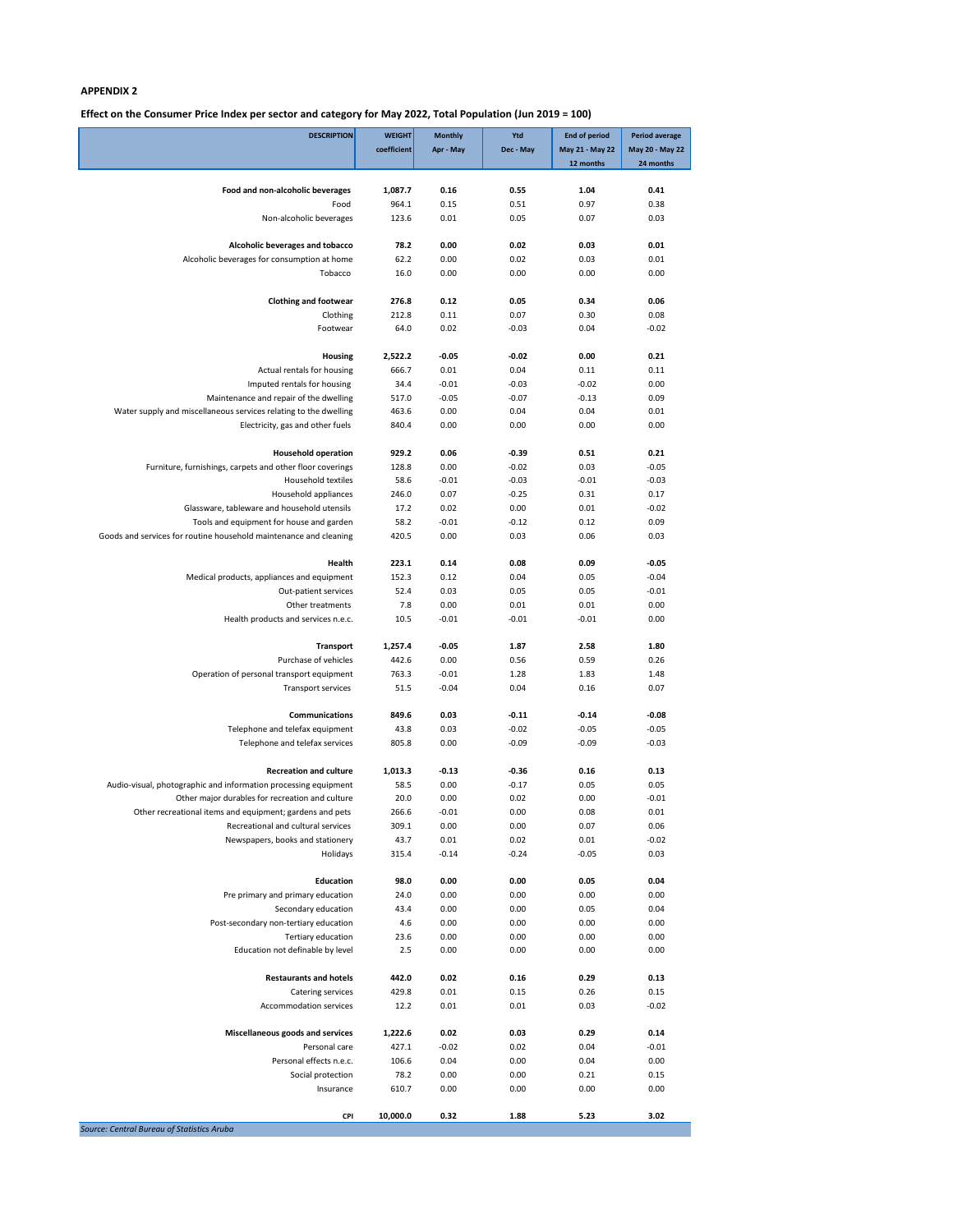## **Monthly & Yearly Changes (%) and effect in the Food & catering services for May 2022, Total Population (Jun 2019 = 100)**

| <b>DESCRIPTION</b>                           | <b>WEIGHT</b> |                | % Change             | <b>Effect</b>  |                      |  |
|----------------------------------------------|---------------|----------------|----------------------|----------------|----------------------|--|
|                                              | coefficient   | <b>Monthly</b> | <b>End of period</b> | <b>Monthly</b> | <b>End of period</b> |  |
|                                              |               | Apr - May      | May 21 - May 22      | Apr - May      | May 21 - May 22      |  |
|                                              |               |                | 12 months            |                | 12 months            |  |
| Food & catering services                     | 1,517.5       | 1.1            | 8.5                  | 0.171          | 1.299                |  |
| Food at home                                 | 1,087.7       | 1.4            | 9.7                  | 0.160          | 1.043                |  |
| <b>Bread and cereals</b>                     | 178.1         | 0.2            | 9.9                  | 0.003          | 0.174                |  |
| Rice                                         | 23.5          | $-0.6$         | 3.2                  | $-0.001$       | 0.008                |  |
| <b>Bread</b>                                 | 72.1          | $-0.3$         | 18.6                 | $-0.003$       | 0.134                |  |
| Pasta products                               | 9.2           | 1.8            | 15.3                 | 0.002          | 0.014                |  |
|                                              |               |                |                      |                |                      |  |
| Other cereals and cereal products            | 73.3          | 0.9            | 2.6                  | 0.006          | 0.018                |  |
| Meat                                         | 242.5         | 1.8            | 10.6                 | 0.047          | 0.264                |  |
| Bovine                                       | 67.3          | 1.9            | 13.0                 | 0.014          | 0.091                |  |
| Swine                                        | 25.5          | 1.7            | 8.5                  | 0.005          | 0.023                |  |
| Poultry                                      | 75.7          | 4.0            | 15.8                 | 0.031          | 0.116                |  |
| Other meat and meat preparations             | 74.0          | $-0.4$         | 4.4                  | $-0.003$       | 0.034                |  |
|                                              |               |                |                      |                |                      |  |
| <b>Fish and other seafood</b>                | 49.0          | 1.7            | 11.2                 | 0.009          | 0.056                |  |
| Fish and seafood preparations                | 49.0          | 1.7            | 11.2                 | 0.009          | 0.056                |  |
|                                              |               |                |                      |                |                      |  |
| Milk, cheese and eggs                        | 135.3         | 5.0            | 12.4                 | 0.072          | 0.174                |  |
| Cheese                                       | 55.4          | $1.5\,$        | 5.9                  | 0.009          | 0.035                |  |
| Eggs                                         | 16.6          | 24.0           | 61.8                 | 0.053          | 0.109                |  |
| Milk                                         | 40.0          | 0.5            | 5.0                  | 0.002          | 0.020                |  |
| Other milk products                          | 23.3          | 3.6            | 4.2                  | 0.008          | 0.010                |  |
|                                              |               |                |                      |                |                      |  |
| Oils and fats                                | 32.2          | $-0.1$         | 21.0                 | 0.000          | 0.066                |  |
| Corn oil                                     | 2.8           | $-0.8$         | 32.0                 | 0.000          | 0.010                |  |
| <b>Butter and margarine</b>                  | 9.2           | 1.2            | 12.2                 | 0.001          | 0.011                |  |
| Other oils and fats                          | 20.1          | $-0.6$         | 23.5                 | $-0.001$       | 0.045                |  |
|                                              |               |                |                      |                |                      |  |
| Fruit                                        | 97.6          | 0.3            | 11.4                 | 0.003          | 0.105                |  |
| Oranges                                      | 9.4           | 3.3            | 25.2                 | 0.004          | 0.027                |  |
| Bananas and plantains                        | 19.9          | 0.9            | 24.8                 | 0.001          | 0.033                |  |
| Apples                                       | 9.3           | $-0.4$         | 17.1                 | 0.000          | 0.016                |  |
| Avocado                                      | 5.0           | 11.6           | 9.7                  | 0.005          | 0.004                |  |
| Grapes                                       | 9.2           | $-9.1$         | 7.0                  | -0.009         | 0.006                |  |
| <b>Nuts</b>                                  | 11.9          | $-0.2$         | 0.1                  | 0.000          | 0.000                |  |
| Lemons and mandarins                         | 6.0           | $-0.4$         | 18.0                 | 0.000          | 0.009                |  |
| Cherries and strawberries                    | 8.8           | 1.4            | 6.1                  | 0.002          | 0.008                |  |
| Melons and watermelons                       | 7.7           | $-2.9$         | 2.9                  | $-0.002$       | 0.002                |  |
| Papayas and pineapples                       | 6.9           | $1.2$          | $-8.1$               | 0.001          | $-0.005$             |  |
|                                              |               |                |                      |                |                      |  |
| Other fruits and fruit products              | 3.5           | 3.3            | 14.0                 | 0.001          | 0.005                |  |
| <b>Potatoes and other tubers</b>             | 18.2          | 1.5            | 1.5                  | 0.002          | 0.002                |  |
| Potatoes                                     | 12.2          | 0.1            | $-3.2$               | 0.000          | $-0.003$             |  |
| Other tubers                                 | 2.0           | 0.0            | 9.4                  | 0.000          | 0.002                |  |
|                                              | 4.0           | 5.9            | 9.1                  | 0.002          | 0.003                |  |
| Sweet potatoes and yucca                     |               |                |                      |                |                      |  |
| Vegetables                                   | 89.1          | $1.0\,$        | 7.3                  | 0.008          | 0.054                |  |
| Lettuce                                      | 6.8           | $-21.4$        | 27.6                 | $-0.009$       | 0.008                |  |
| Tomatoes                                     | 9.7           | 18.1           | 14.1                 | 0.015          | 0.012                |  |
| Onions and garlic                            | 18.7          | 0.9            | 3.7                  | 0.001          | 0.006                |  |
| Celery and broccoli                          | 15.3          | 1.0            | 21.7                 | 0.001          | 0.024                |  |
| Other vegetables                             | 15.3          | $-0.5$         | $-0.2$               | $-0.001$       | 0.000                |  |
|                                              |               |                |                      |                |                      |  |
| Other preserved or processed vegetables      | 8.4           | 0.2            | $1.0$                | 0.000          | 0.001                |  |
| Frozen vegetable mixtures                    | 14.8          | 0.4            | 2.8                  | 0.001          | 0.004                |  |
| Sugar, jam, honey and other confectionery    | 42.0          | 0.9            | 6.1                  | 0.004          | 0.027                |  |
| Sugar                                        | 12.1          | 2.1            | 9.8                  | 0.003          | 0.013                |  |
| Jams and jellies                             | 2.5           | 1.2            | $-0.8$               | 0.000          | 0.000                |  |
|                                              |               |                |                      |                |                      |  |
| Other confectionery products                 | 27.5          | 0.3            | 5.0                  | 0.001          | 0.014                |  |
| Food products n.e.c.                         | 80.1          | 0.6            | 5.8                  | 0.005          | 0.047                |  |
| Other food products                          | 80.1          | 0.6            | 5.8                  | 0.005          | 0.047                |  |
|                                              |               |                |                      |                |                      |  |
| Non-alcoholic beverages                      | 123.6         | 0.6            | 5.7                  | 0.008          | 0.073                |  |
| Coffee and tea                               | 20.9          | 0.9            | 2.5                  | 0.002          | 0.005                |  |
| Other non-alcoholic beverages                | 14.6          | 0.0            | 1.1                  | 0.000          | 0.002                |  |
| Soft and sports drinks                       | 31.0          | 0.1            | 4.4                  | 0.000          | 0.015                |  |
| Fruit juices                                 | 57.1          | 1.0            | 8.8                  | 0.006          | 0.051                |  |
|                                              |               |                |                      |                |                      |  |
| Food away from home                          | 429.8         | 0.2            | 5.6                  | 0.011          | 0.256                |  |
| Food and beverage consumption away from home | 429.8         | 0.2            | 5.6                  | 0.011          | 0.256                |  |
|                                              |               |                |                      |                |                      |  |
| Other goods and services                     | 8,482.5       | 0.2            | 4.6                  | 0.153          | 3.932                |  |
| Other goods                                  | 4,735.8       | 0.7            | 6.5                  | 0.326          | 3.001                |  |
| Other services                               | 3,746.7       | $-0.5$         | 2.4                  | $-0.173$       | 0.931                |  |
|                                              |               |                |                      |                |                      |  |
| CPI                                          | 10,000        | 0.3            | $5.2$                | 0.325          | 5.231                |  |
| Source: Central Bureau of Statistics Aruba   |               |                |                      |                |                      |  |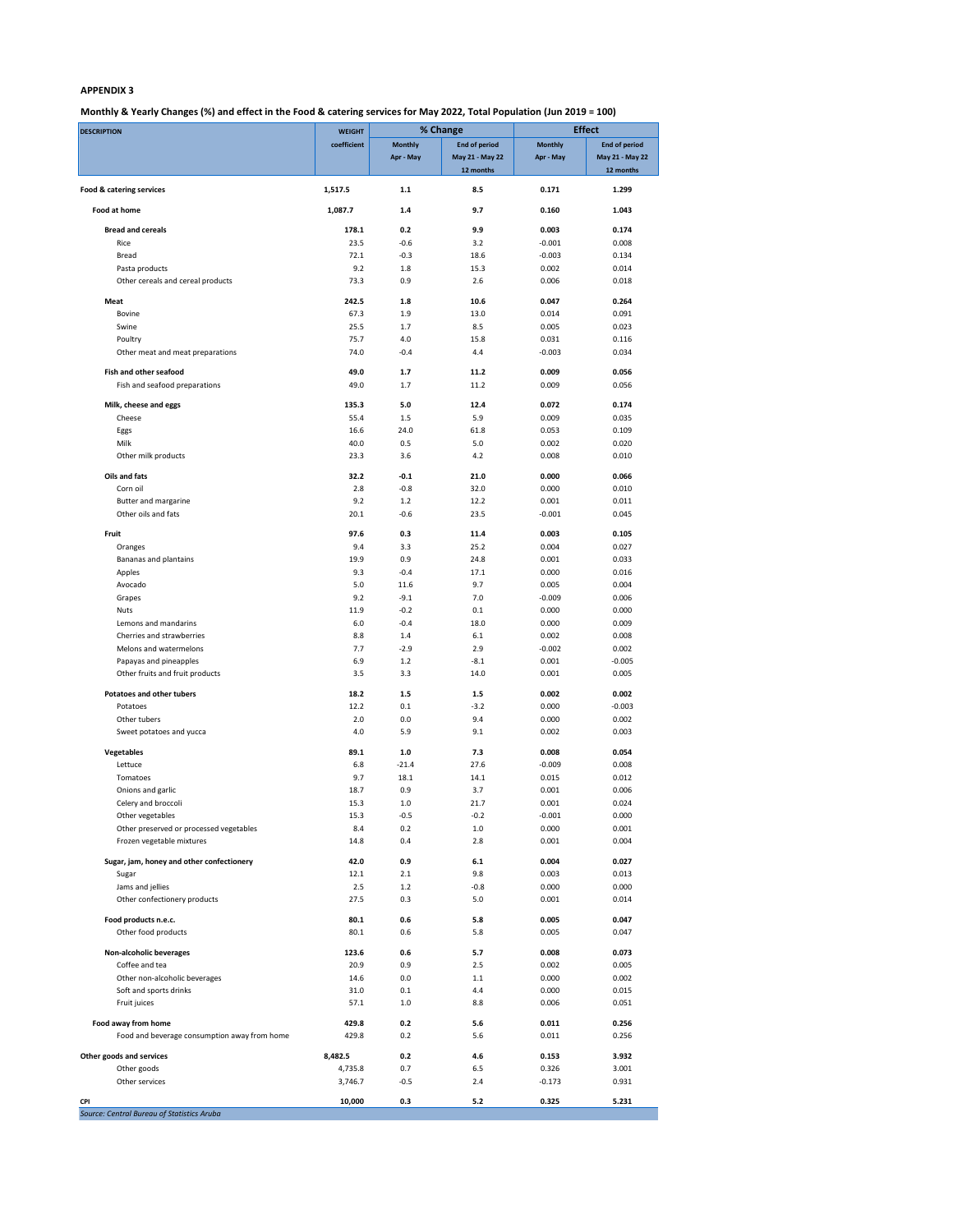## **Overview of the Consumer Price Index (CPI), 2021 - 2022 (Jun 2019 = 100)**

|                         |                |                |                         |                 | <b>YEAR: 2022</b> |         |        |                             | <b>YEAR: 2021</b> |         |        |                             |
|-------------------------|----------------|----------------|-------------------------|-----------------|-------------------|---------|--------|-----------------------------|-------------------|---------|--------|-----------------------------|
|                         | <b>Base</b>    | <b>Base</b>    | <b>Base</b>             | <b>Base</b>     | <b>CHANGE</b>     |         |        | <b>CHANGE</b>               |                   |         |        |                             |
|                         | <b>Jun-19</b>  | <b>Jun-19</b>  | <b>Jun-19</b>           | <b>Jun-19</b>   | <b>Monthly</b>    | Year-to | Yearly | <b>Period</b>               | <b>Monthly</b>    | Year-to | Yearly | <b>Period</b>               |
|                         | $=100.0$       | $=100.0$       | $=100.0$                | $=100.0$        |                   | date    |        | average                     |                   | date    |        | average                     |
|                         |                |                |                         |                 |                   |         |        | $(12$ months) $(24$ months) |                   |         |        | $(12$ months) $(24$ months) |
|                         |                |                |                         |                 |                   |         |        |                             |                   |         |        |                             |
|                         | Jan.'21        | Dec.'20        | Jan.'22                 | Dec.'21         |                   |         |        |                             |                   |         |        |                             |
| <b>Total Population</b> | 96.89          | 97.06          | 100.07                  | 100.60          | $-0.5$            | $-0.5$  | 3.3    | 1.2                         | $-0.2$            | $-0.2$  | $-2.7$ | $-1.8$                      |
| Low Income              | 96.80          | 96.95          | 99.81                   | 100.16          | $-0.3$            | $-0.3$  | 3.1    |                             | $-0.2$            | $-0.2$  | $-2.4$ |                             |
| High Income             | 96.91          | 97.10          | 100.17                  | 100.80          | $-0.6$            | $-0.6$  | 3.4    |                             | $-0.2$            | $-0.2$  | $-2.8$ |                             |
|                         | Feb.'21        | Jan.'21        | Feb.'22                 | Jan.'22         |                   |         |        |                             |                   |         |        |                             |
| <b>Total Population</b> | 97.00          | 96.89          | 100.44                  | 100.07          | 0.4               | $-0.2$  | 3.5    | 1.7                         | 0.1               | $-0.1$  | $-1.9$ | $-2.2$                      |
| Low Income              | 96.92          | 96.80          | 100.27                  | 99.81           | 0.5               | 0.1     | 3.5    |                             | 0.1               | 0.0     | $-1.7$ |                             |
| High Income             | 97.01          | 96.91          | 100.49                  | 100.17          | 0.3               | $-0.3$  | 3.6    |                             | 0.1               | $-0.1$  | $-2.1$ |                             |
|                         | <b>Mar.'21</b> | <b>Feb.'21</b> | Mar.'22 Feb.'22         |                 |                   |         |        |                             |                   |         |        |                             |
| <b>Total Population</b> | 97.59          | 97.00          | 101.47                  | 100.44          | 1.0               | 0.9     | 4.0    | 2.1                         | 0.6               | 0.5     | $-1.1$ | $-2.3$                      |
| Low Income              | 97.49          | 96.92          | 101.03                  | 100.27          | 0.8               | 0.9     | 3.6    |                             | 0.6               | 0.6     | $-0.9$ |                             |
| High Income             | 97.63          | 97.01          | 101.66                  | 100.49          | 1.2               | 0.9     | 4.1    |                             | 0.6               | 0.5     | $-1.2$ |                             |
|                         |                |                |                         |                 |                   |         |        |                             |                   |         |        |                             |
|                         | Apr.'21        | Mar.'21        | Apr.'22                 | <b>Mar.'22</b>  |                   |         |        |                             |                   |         |        |                             |
| <b>Total Population</b> | 97.57          | 97.59          | 102.16                  | 101.47          | 0.7               | 1.5     | 4.7    | 2.6                         | $-0.02$           | 0.5     | $-0.4$ | $-2.3$                      |
| Low Income              | 97.52          | 97.49          | 101.62                  | 101.03          | 0.6               | 1.5     | 4.2    |                             | 0.03              | 0.6     | $-0.1$ |                             |
| High Income             | 97.58          | 97.63          | 102.39                  | 101.66          | 0.7               | 1.6     | 4.9    |                             | $-0.05$           | 0.5     | $-0.5$ |                             |
|                         | May'21         | Apr.'21        | May'22                  | Apr.'22         |                   |         |        |                             |                   |         |        |                             |
| <b>Total Population</b> | 97.39          | 97.57          | 102.49                  | 102.16          | 0.3               | 1.9     | 5.2    | 3.0                         | $-0.2$            | 0.3     | $-0.2$ | $-2.2$                      |
| Low Income              | 97.31          | 97.52          | 102.08                  | 101.62          | 0.5               | 1.9     | 4.9    |                             | $-0.2$            | 0.4     | $-0.1$ |                             |
| High Income             | 97.42          | 97.58          | 102.66                  | 102.39          | 0.3               | 1.8     | 5.4    |                             | $-0.2$            | 0.3     | $-0.3$ |                             |
|                         | Jun'21         | May'21         | <b>Jun'22</b>           | May'22          |                   |         |        |                             |                   |         |        |                             |
| <b>Total Population</b> | 98.09          | 97.39          |                         |                 |                   |         |        |                             | 0.7               | $1.1\,$ | 1.0    | $-1.8$                      |
| Low Income              | 97.94          | 97.31          |                         |                 |                   |         |        |                             | 0.6               | $1.0\,$ | 1.1    |                             |
| High Income             | 98.14          | 97.42          |                         |                 |                   |         |        |                             | 0.7               | $1.1\,$ | 0.9    |                             |
|                         |                |                |                         |                 |                   |         |        |                             |                   |         |        |                             |
|                         | Jul'21         | Jun'21         | Jul'22                  | <b>Jun'22</b>   |                   |         |        |                             |                   |         |        |                             |
| <b>Total Population</b> | 98.53          | 98.09          |                         |                 |                   |         |        |                             | 0.5               | 1.5     | 1.8    | $-1.4$                      |
| Low Income              | 98.24          | 97.94          |                         |                 |                   |         |        |                             | 0.3               | 1.3     | 1.3    |                             |
| High Income             | 98.65          | 98.14          |                         |                 |                   |         |        |                             | 0.5               | 1.6     | 2.0    |                             |
|                         | Aug.'21        | Jul'21         | Aug.'22                 | <b>Jul'22</b>   |                   |         |        |                             |                   |         |        |                             |
| <b>Total Population</b> | 98.84          | 98.53          |                         |                 |                   |         |        |                             | 0.3               | 1.8     | 1.4    | $-1.1$                      |
| Low Income              | 98.61          | 98.24          |                         |                 |                   |         |        |                             | 0.4               | 1.7     | 1.1    |                             |
| High Income             | 98.93          | 98.65          |                         |                 |                   |         |        |                             | 0.3               | 1.9     | 1.6    |                             |
|                         | Sep.'21        |                | Aug.'21 Sep.'22 Aug.'22 |                 |                   |         |        |                             |                   |         |        |                             |
| <b>Total Population</b> | 99.24          | 98.84          |                         |                 |                   |         |        |                             | 0.4               | 2.2     | $2.2$  | $-0.7$                      |
| Low Income              | 99.08          | 98.61          |                         |                 |                   |         |        |                             | 0.5               | 2.2     | $2.0$  |                             |
| High Income             | 99.30          | 98.93          |                         |                 |                   |         |        |                             | 0.4               | 2.3     | 2.2    |                             |
|                         |                |                |                         |                 |                   |         |        |                             |                   |         |        |                             |
|                         | Oct.'21        | Sep.'21        | Oct.'22 Sep.'22         |                 |                   |         |        |                             |                   |         |        |                             |
| <b>Total Population</b> | 99.31          | 99.24          |                         |                 |                   |         |        |                             | 0.1               | 2.3     | 2.4    | $-0.3$                      |
| Low Income              | 99.11          | 99.08          |                         |                 |                   |         |        |                             | 0.0               | 2.2     | 2.1    |                             |
| High Income             | 99.38          | 99.30          |                         |                 |                   |         |        |                             | 0.1               | 2.3     | 2.5    |                             |
|                         | <b>Nov.'21</b> | Oct.'21        | Nov.'22 Oct.'22         |                 |                   |         |        |                             |                   |         |        |                             |
| <b>Total Population</b> | 99.90          | 99.31          |                         |                 |                   |         |        |                             | 0.6               | 2.9     | 3.1    | 0.2                         |
| Low Income              | 99.50          | 99.11          |                         |                 |                   |         |        |                             | 0.4               | 2.6     | 2.6    |                             |
| High Income             | 100.08         | 99.38          |                         |                 |                   |         |        |                             | 0.7               | 3.1     | 3.3    |                             |
|                         | Dec.'21        | Nov.'21        |                         | Dec.'22 Nov.'22 |                   |         |        |                             |                   |         |        |                             |
| <b>Total Population</b> | 100.60         | 99.90          |                         |                 |                   |         |        |                             | 0.7               | 3.6     | 3.6    | 0.7                         |
| Low Income              | 100.16         | 99.50          |                         |                 |                   |         |        |                             | 0.7               | 3.3     | 3.3    |                             |
| High Income             | 100.80         | 100.08         |                         |                 |                   |         |        |                             | 0.7               | 3.8     | 3.8    |                             |
|                         |                |                |                         |                 |                   |         |        |                             |                   |         |        |                             |

*Source: Central Bureau of Statistics Aruba*

Please note: CPI for the period Jun 2019 - Sep 2020 have been revised and corrected